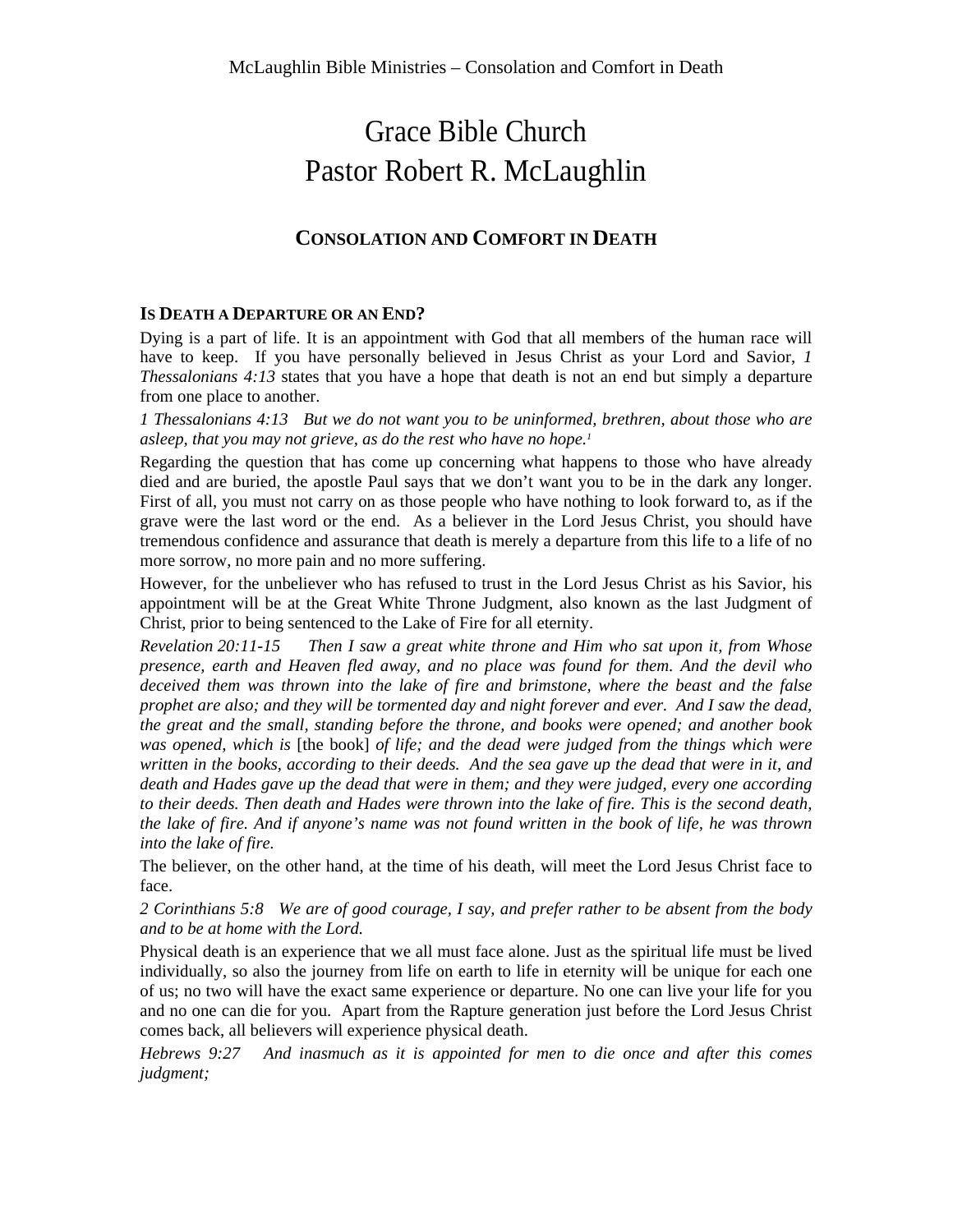*Ecclesiastes 3:1-2a There is an appointed time for everything. And there is a time for every event under Heaven – a time to give birth and a time to die …*

The Rapture refers to the resurrection of believers who have died during the Church-age, after which those believers alive on earth will be caught up with the newly resurrected believers to meet Christ in the air.

*1 Thessalonians 4:14-18 For if we believe that Jesus died and rose again, even so God will*  bring with Him those who have fallen asleep in Jesus. For this we say to you by the Word of the Lord, that we, who are alive and remain until the coming of the Lord, will not precede those who have fallen asleep. For the Lord Himself will descend from Heaven with a shout, with the voice of *the archangel and with the trumpet of God, and the dead in Christ will rise first. Then we who are*  alive and remain will be caught up together with them in the clouds to meet the Lord in the air; *and so we shall always be with the Lord. Therefore comfort one another with these words.*

The Bible teaches that life is divided into two general categories, living and dying. For the believer in the Lord Jesus Christ, the experience of dying can be a glorious occurrence. Whether it is seeing a loved one passing on into the eternal state, or whether it is a personal experience that you have to face yourself, you will have the opportunity to trust in God to the fullest, and you will come to understand that He has saved His greatest blessings for the dying part of life. Therefore, functioning in the plan of God and using the problem solving devices that He has provided are just as important in dying as in living. The person who has been living in the plan of God and utilizing the Word of God is ready to face death. In fact, dying will be his greatest experience.

Each believer approaches dying as a winner believer or as a loser believer, as an invisible hero or as one who has shattered his own life. For those who have made good daily decisions in living the Christian life, whose number one priority wasthe Word of God, the prospect of death will be the ultimate experience, and something to anticipate with joy. For those believers who have rejected God's plan and have followed their own path, death will **not** be something to look forward to. Let us learn to live our lives so that we might one day say, *I have fought the good fight, I have finished the course, I have kept the faith; 2 Timothy 4:7.*

## **Four Reasons Not to Fear Death**

**1. The believer's death is a matter for the sovereignty of God.** Once you settle in your mind that God decides perfectly the time and manner of your death, and the time and manner of the death of a loved one, including a child, you will no longer have a problem with it. You may have sorrow for a short period of time but ultimately, if you trust in the character and nature of God, you will know that whatever He does or allows, there is a justified reason for it.

*Job 1:21 Job said, "Naked I came from my mother's womb, and naked I shall return there. The Lord gave and the Lord has taken away. Blessed be the name of the Lord."*

Dying is the one part of the Christian's life that does not depend upon the individual's free will or his volition; it depends entirely on the sovereignty of God. The timing and manner of death is not a matter for us to decide; nothing will prolong or shorten a believer's life beyond God's timing for his death.

*Psalms 68:20 God is to us a God of deliverances, and to God the Lord belongs escape from death.*

The believer has no control over the time, place or manner of his death; it is a matter of God's sovereignty, wisdom and integrity. Until the Lord is ready to take us home to be with Him, we are going to continue to live on this earth. Mankind has no authority or choice over when or how he will die.

*Ecclesiastes 8:8 No man has authority to restrain the wind with the wind, or authority over the day of death; …*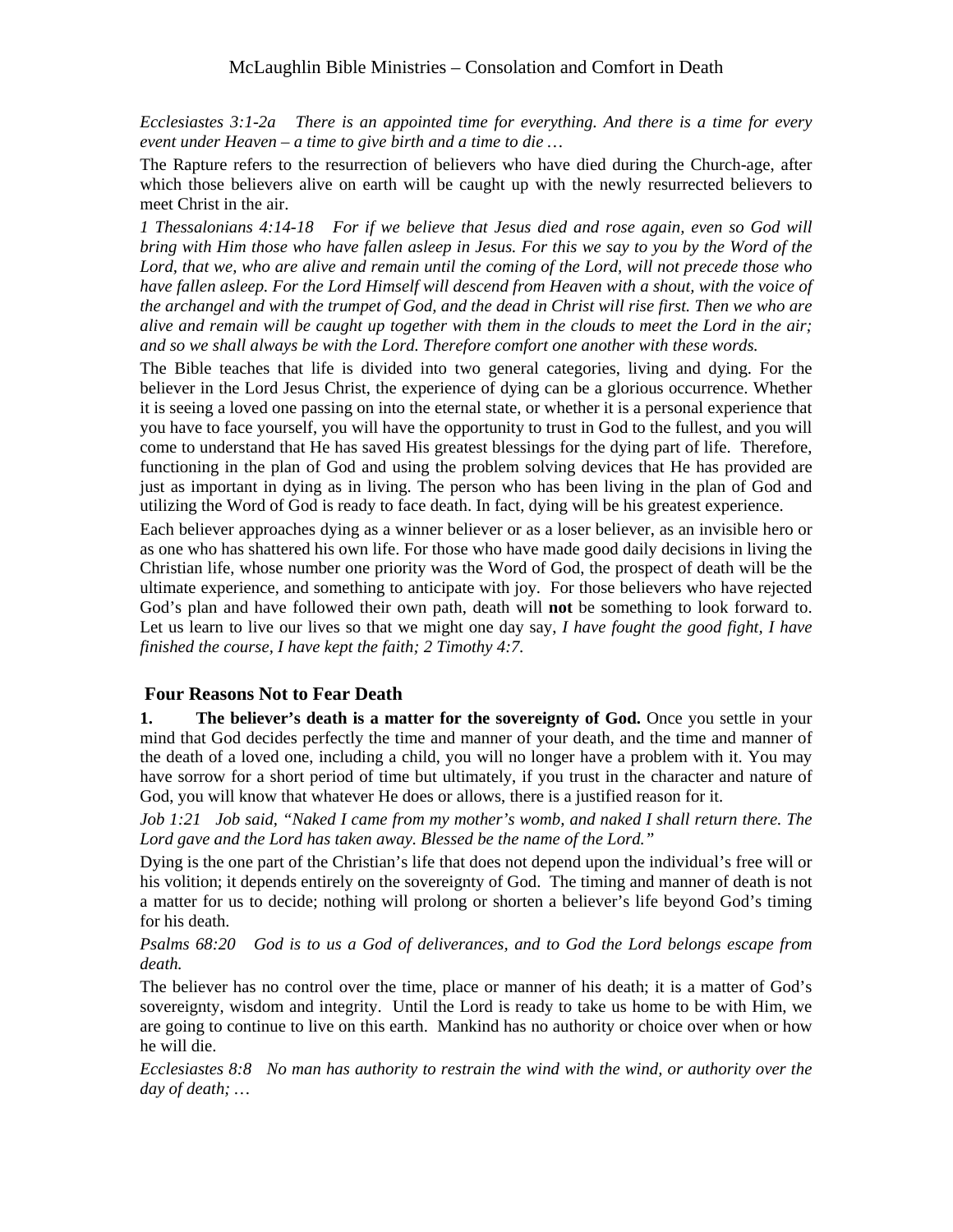The dying stage of a Christian's life may be short or it may be prolonged, it may be a period of suffering or it may be pain free. Whatever it is, it will be perfect because God is perfect and all of His decisions are perfect. He is never wrong, unfair or unjust. Any time you become critical or upset, blaming God for a decision He has made concerning death, take a step back and remember: He is never wrong, He can never make a mistake, and everything that He hasordained is perfect and right. Since the omniscience of God knows all of the facts in each individual case, the matter of the physical death of a believer is always a wise decision.

# **2. Death has lost its power over the believer.**

The greatest encouragement in the world that each and every believer should take to heart is the absolute truth that death has lost its power over him.

*Isaiah 25:8 He will swallow up death for all time, and the Lord God will wipe tears away from all faces, …*

*1 Corinthians 15:16-26 For if the dead are not raised, not even Christ has been raised; and if* Christ has not been raised your faith is worthless; you are still in your sins. Then those also who have fallen asleep in Christ have perished. If we have hoped in Christ in this life only, we are of all men most to be pitied. But now Christ has been raised from the dead, the first fruits of those *who are asleep. For since by a man came death, by a man also came the resurrection of the dead. For as in Adam all die, so also in Christ all will be made alive. But each in his own order: Christ the first fruits, after that those who are Christ's at His coming, then comes the end, when He hands over the kingdom to the God and Father, when He has abolished all rule and all authority* and power. For He must reign until He has put all His enemies under His feet. The last enemy *that will be abolished is death.*

*1 Corinthians 15:54-57 But when this perishable will have put on the imperishable, and this mortal will have put on immortality, then will come about the saying that is written, "Death is swallowed up in victory. O death, where is your victory? O death, where is your sting?" The* sting of death is sin, and the power of sin is the Law; but thanks be to God, who gives us the *victory through Our Lord Jesus Christ.*

Death is simply a shadow and a valley that we must pass through to enter the eternal state.

*Psalms 23:4 Even though I walk through the valley of the shadow of death, I fear no evil, for You are with me; Your rod and Your staff, they comfort me.*

Once the believer understands that he is eternally united to the One who has gained the victory over death, the Lord Jesus Christ, he can live in confidence, free from the bondage and slavery that the fear of death causes.

*Hebrews 2:14-15 Therefore, since the children share in flesh and blood, He Himself likewise also partook of the same, that through death He might render powerless him who had the power* of death, that is, the devil, and might free those who through fear of death were subject to slavery *all their lives.*

# **3. The believer's death is precious in the eyes of the Lord.**

The death of every believer, winner or loser, is always valuable and precious in the eyes of the Lord. Even though some will die as losers, all believers go to Heaven, and this is a triumph for God over Satan. Any time a person makes a decision to believe in the Lord Jesus Christ, God is glorified, and when that person is brought home there is joy in Heaven.

*Psalms 116:15 Precious in the sight of the Lord is the death of His godly ones.*

This scripture applies to all the saints, both winners and losers.

# **4. Death means being face to face with the Lord in a state of perfect happiness.**

At the moment of death, the believer is immediately transported into the presence of the Lord. He leaves behind his physical body, which is no longer needed, and enters into Heaven with his soul, spirit and interim body.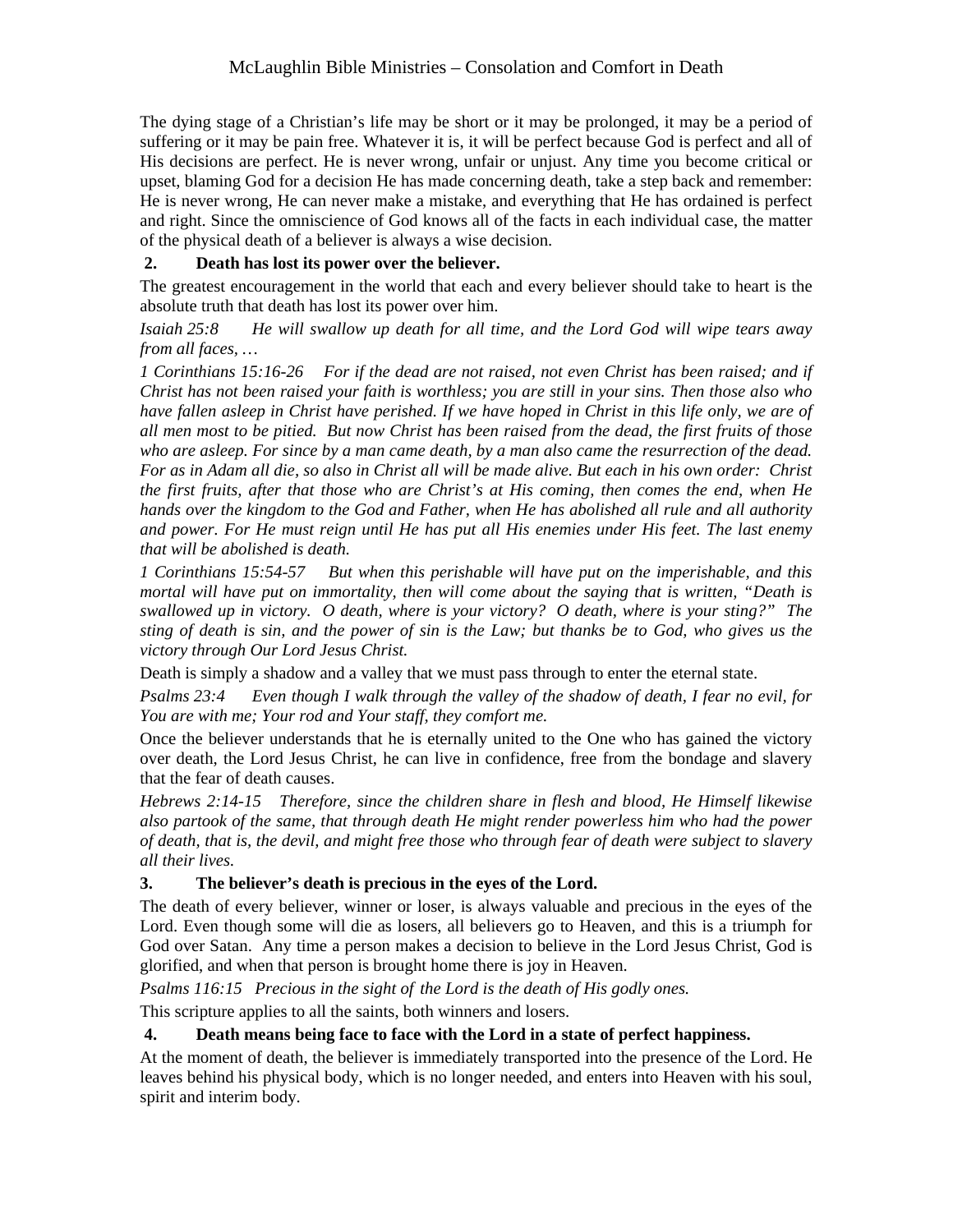*2 Corinthians 5:6-8 Therefore, being always of good courage, and knowing that while we are* at home in the body we are absent from the Lord – for we walk by faith, not by sight – we are of *good courage, I say, and prefer rather to be absent from the bodyand to be at home with the Lord.*

Heaven will be a place of perfect happiness and contentment. None of the problems and pressures we face here on earth will follow us there. Our interim bodies will suffer nothing unpleasant; there will be no mourning, no crying, and no pain.

*Revelation 21:3-4 And I heard a loud voice from the throne, saying, "Behold, the tabernacle of God is among men, and He will dwell among them, and they shall be His people, and God Himself will be among them, and He will wipe away every tear from their eyes; and* there will no longer be any death; there will no longer be any mourning, or crying, or pain; the *first things have passed away."*

The apostle Paul, in the book of Philippians, stated the attitude we should all have toward death.

*Philippians 1:20-21 According to my earnest expectation and hope, that I will not be put to shame in anything, but that with all boldness, Christ will even now, as always, be exalted in my body, whether by life or by death. For to me, to live is Christ and to die is gain.*

Why did Paul say in verse 20, *Christ will even now, as always, be exalted in my body*? Why didn't he say that Christ would be exalted in his soul or his human spirit? The answer is because the body experiences dying, not the soul or spirit. And the death of a believer comes at a time of the Lord's choosing; it is entirely His decision.

Paul knew that he was a spiritual winner. He knew that Christ Jesus had everything under control and that the future would be extraordinary. Paul knew that God saves the best for last, lavishing blessings in dying and death, while making the final preparations for life in Heaven throughout all eternity. Why did Paul have such peace and confidence? Through metabolized doctrine and advancement to spiritual maturity, he came to the realization that God had everything under His total control and was saving the best for last. Paul had lived a wonderful life, absorbed with his relationship and service to the Lord. He was a man in a state of contentment as he stared death in the face; he knew that dying was actually the beginning of a life that would last and endure forever.

The loser believer, on the other hand, will face dying as a time of anxiety, worry and fear. There will be no dying grace, and no tranquility of soul or peace of mind. The cosmic Christian is a loser in both life and death. However, the day he dies is still better than the day he was born. He will meet the Lord Jesus Christ face to face, and he will live with Him for eternity. But as the cosmic Christian was a loser in living and dying, he is also a loser in the eternal state, for any greater blessings and rewards will be lost to him forever.

## **How to Deal With the Loss of a Loved One**

Most people carry great sadness in their soul for friends and loved ones who have died. Though memories are filled with sorrow and compassion, we learn from Bible doctrine that life must go on; God still has a plan and purpose for you, and that includes growing in grace and in knowledge of Our Lord and Savior Jesus Christ. You are not abandoning the life of a loved one if you continue to live your life. The first lesson to be learned during this time of loss is to never let your grief turn into resentfulness. True sorrow should remind you of the grace of God and of all the wonderful provisions He has lavished upon us. Use these provisions to grow, and use them to comfort others who are also grieving. It is a time to develop tenderness and compassion for those who have also lost loved ones, especially for widows and widowers who have lost their dearest and most beloved lifetime companion. It is a time to come to understand and rejoice in the fact that your loved one is face to face with God in a place of perfect happiness and contentment. Their journey is complete, they are at home with the Lord, and they have the best of everything.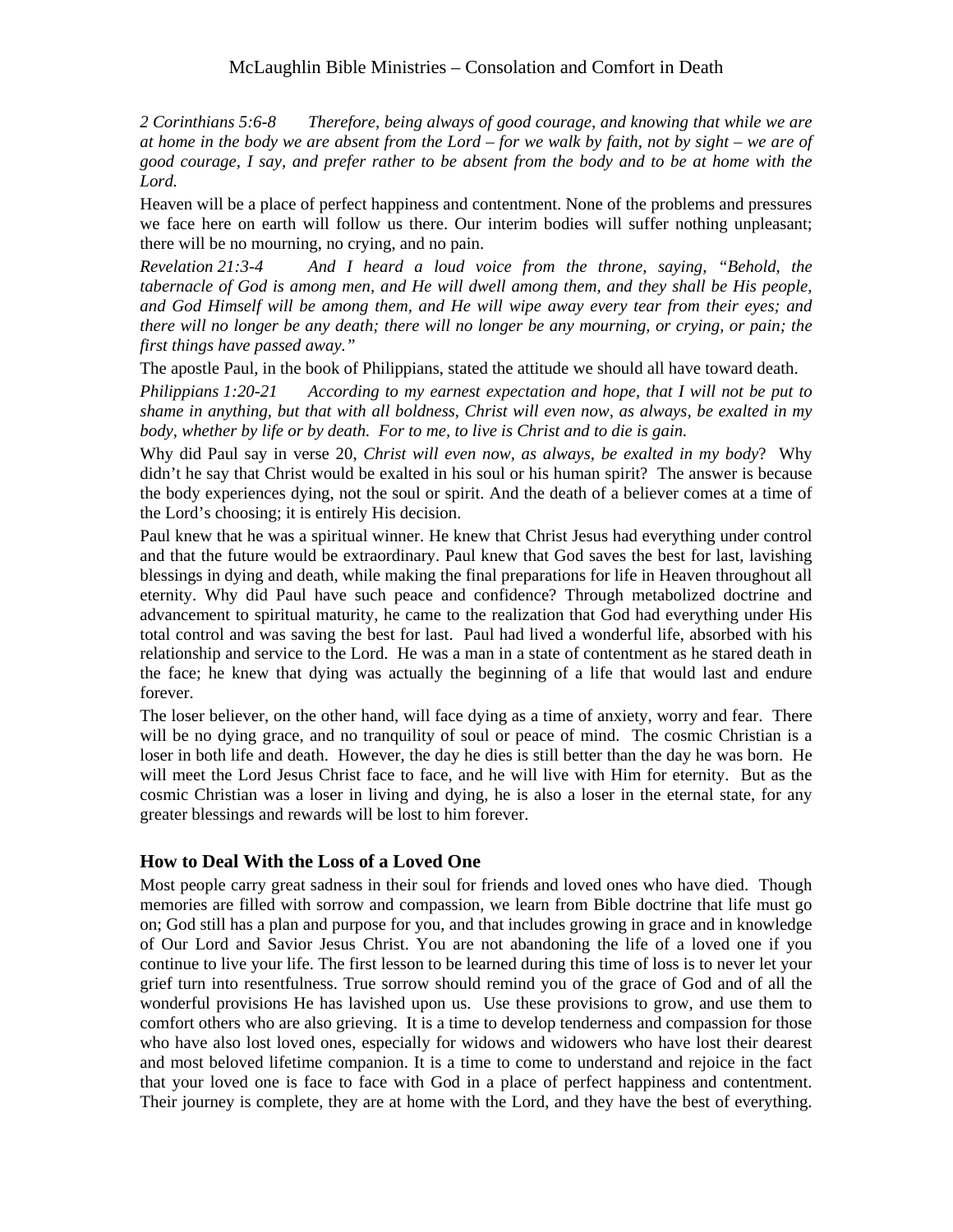#### McLaughlin Bible Ministries – Consolation and Comfort in Death

Remember that one day you will be reunited with them. This thought alone should be a source of great comfort — knowing that your loved one is now a citizen of Heaven. Life must go on, but this doesn't mean you should forget your loved one. Instead, it is a chance to cherish the times you shared together, and it is a chance to learn about the grace of God as it relates to physical death.

*John 14:1-3 "Do not let your heart be troubled; believe in God, believe also in Me. In My* Father's house are many dwelling places; if it were not so, I would have told you, for I go to prepare a place for you. If I go and prepare a place for you, I will come again and receive you to *Myself, that where I am, there you may be also."*

#### **The Departure of a Child**

One of the greatest sorrows is the passing of a small child. The life of an infant or toddler so quickly taken away always raises the question, "Why did God allow the death of such a small child?" We must remember that the death of this child is just a beginning of no more sorrow, no more pain, no more death. *And he will wipe away every tear from their eyes; and there will no longer be death; there will no longer be mourning, or crying, or pain; the first things have passed away, Revelation 21:4*. *But thanks be to God, who gives us the victory through Our Lord Jesus Christ, 1 Corinthians 15:57*. Because of the substitutionary salvation work of Jesus Christ on the cross, any child or adult who has not reached the point of accountability is automatically saved.

King David understood this when he told his servants, after knowing that his son, who was born seven days prior, had died, *[He said,] "While the child was alive, I fasted and wept; for I said,* 'Who knows, the Lord may be gracious to me, that the child may live.' But now he has died; why should I fast? Can I bring him back again? I will go to him, but he will not return to me." 1 *Samuel 12:22-23.*

It is so important to understand that the child did not die in vain. God had a reason and a purpose for it that only He truly knows and understands.

#### **WHY**

I've sat beside a tiny crib and watched a baby die As parents slowly turned toward me to ask, oh Pastor, why? I've held the youthful husband's head and felt death's sting and sigh A widow looked with tears and said, dear Pastor, tell me why I've seen a gold star mother weep and hold a picture nigh Her lonely breast and softly ask, why, oh Pastor, why? I've walked away from the cemetery where stillborn babies lie A mother stretches empty arms and asks me, Pastor, why? I watched my drunken father leave our home and say goodbye While I looked into my mother's face I asked, please tell me why I've heard the white tip-tapping cane that leads a blinded eye And then a darkened lonely voice cries, Preacher, show me why I've caught a fiancée's burning tears and heard her lonely cry She held an unused wedding gown and shouted, Oh pastor, why? I've heard a cancer patient say, it is gain for me to die Then he looked into his daughter's face and mutely whispered, why? I've seen my mother stand beside two tiny graves and cry And though she never let me know, I know she wondered why I've heard an orphan faintly say, who gazed into the sky,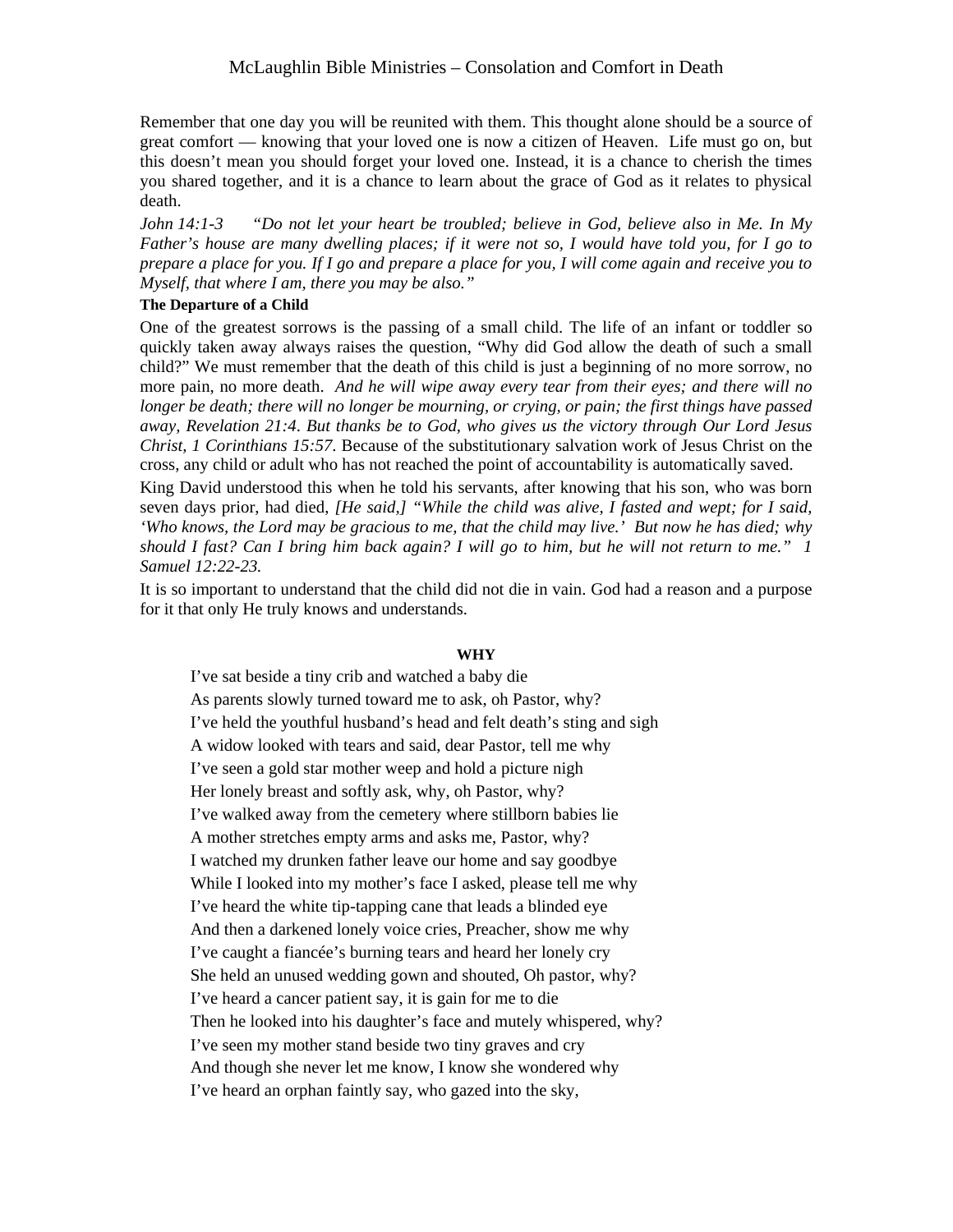Though Mom and Dad have gone away, my Preacher will know why I tiptoed to my Father's throne so timid and so shy To say, Dear God, some of Your own are wanting to know why I heard Him say so tenderly, their eyes I'll gladly dry Though they must look through faith today, tomorrow they'll know why If now they find the reason that their hopes have gone awry In Heaven they will miss the joy of hearing Me tell them why And so I found it pleases Him when I can testify I'll trust my God to do what's best and wait to find out why (Author Unknown)

Another lesson to be learned concerns our relationship with those around us who seek to be a comfort to us. We should never impose our sorrow on others or demand that they remain with us in a state of grief and remorse. We cannot ask our friends to stop living simply because we are carrying a heavy burden; to do so is arrogant. This type of arrogance is called the demand syndrome. It is not right to resent others who seem to be having a good time while we are mourning. We must eventually release friends from any obligation they may feel to share the sorrow we will bear for the rest of our lives. It is not fair for us to cast a shadow of gloom, and then expect all of our friends to enter into it. This is not the way God intended for us to face the death of a loved one.

The reason for this is twofold: (1) From the inventory of Bible doctrine, the Word of God in our souls, comes the realization that our loved one is in a state of perfect happiness, regardless of whether they were spiritual winners or losers in the execution of the predesigned plan of God; and (2) We can take comfort in the fact that the Lord loves us very much. He knows everything that we are going through, and He will carry us on to victory. Remember the principle, with your sorrow you have the chance to carry the comforting fragrance of the memories of your loved ones, and with that fragrance you will never resent the laughter and the happiness of those around you.

*Ecclesiastes 3:4* is an important verse that helps us remember that we do not honor our departed loved ones when we perpetuate grief into abnormality: *A time to weep and a time to laugh; a time to mourn and a time to dance.* The words **laugh** and **dance** are used merely to represent social life.

The communion table is a great example of what our attitude should be toward those loved ones we have lost to death. When Our Lord said in *Luke 22:19*, *"....do this in remembrance of Me,"* He was challenging us to remember His life and death without turning it into abnormal grief. This principle is again explained in *1 Corinthians 11:23-26*: *For I received from the Lord that* which I also delivered to you, that the Lord Jesus in the night in which He was betrayed took bread; and when He had given thanks, He broke it and said, "This is My body, which is for you; *do this in remembrance of Me." In the same way He took the cup also after supper, saying,* "This cup is the new covenant in My blood; do this, as often as you drink it, in remembrance of Me." For as often as you eat this bread and drink the cup, you proclaim the Lord's death until *He comes.* 

Notice the emphasis on the Lord's death. We are instructed to call to remembrance His death and what it accomplished for us. We are instructed to remember Him who died for us. Likewise, we can remember loved ones without being arrogant. We can remember them and carry our burden of sorrow without entering into the demand syndrome. We will all carry sorrow one day, but it is not an excuse to carry it in arrogance. Remember this important principle: **Your loved ones are**